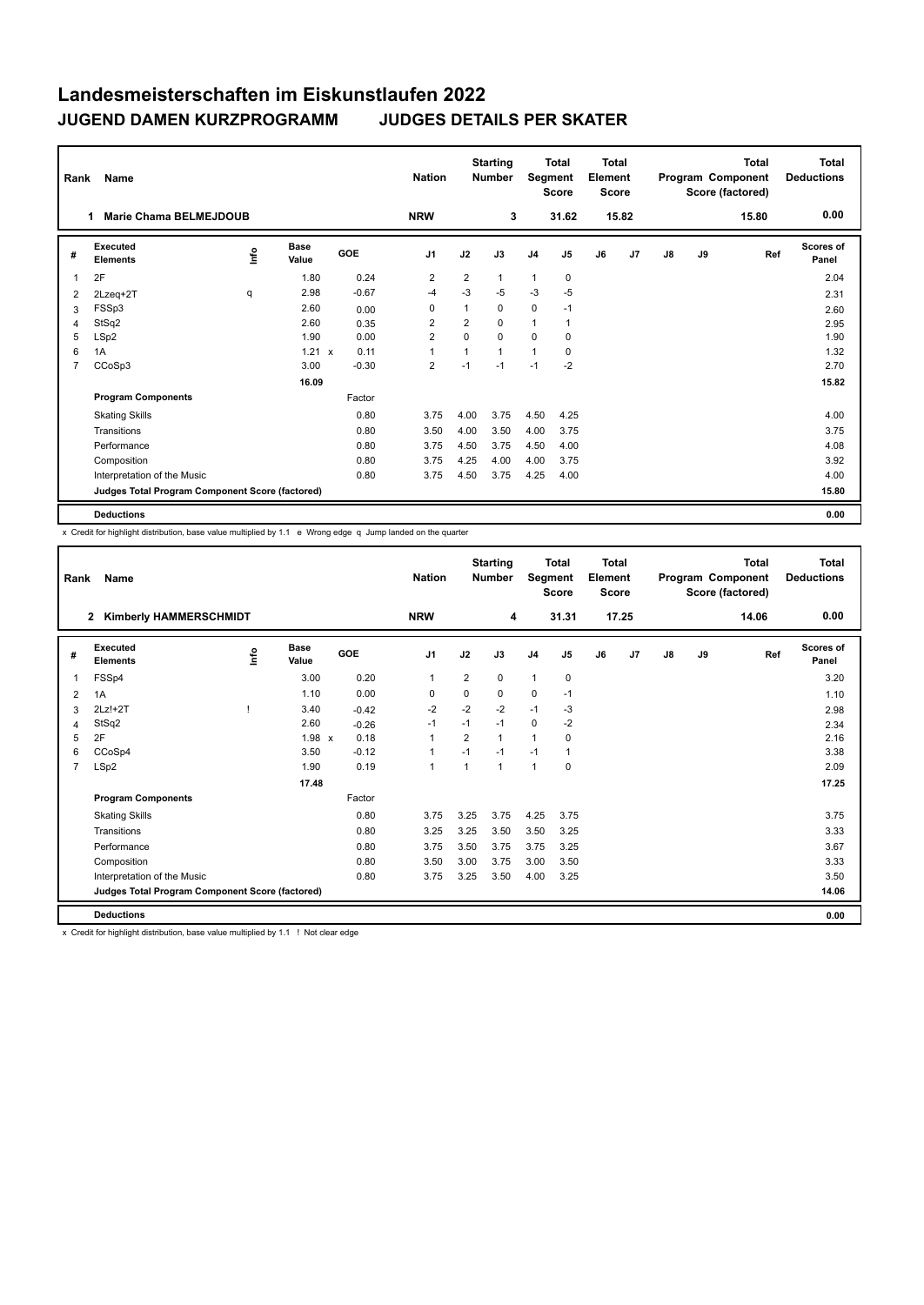| Rank           | Name                                            |      |                      |         | <b>Nation</b>  | <b>Starting</b><br><b>Number</b> |              | <b>Total</b><br>Segment<br><b>Score</b> |              | <b>Total</b><br>Element<br><b>Score</b> |       | Total<br>Program Component<br>Score (factored) |    |       | <b>Total</b><br><b>Deductions</b> |
|----------------|-------------------------------------------------|------|----------------------|---------|----------------|----------------------------------|--------------|-----------------------------------------|--------------|-----------------------------------------|-------|------------------------------------------------|----|-------|-----------------------------------|
|                | 3 Hannah FÜHRER                                 |      |                      |         | <b>NRW</b>     |                                  | 6            |                                         | 30.37        |                                         | 15.97 |                                                |    | 14.40 | 0.00                              |
| #              | Executed<br><b>Elements</b>                     | lnfo | <b>Base</b><br>Value | GOE     | J <sub>1</sub> | J2                               | J3           | J <sub>4</sub>                          | J5           | J6                                      | J7    | $\mathsf{J}8$                                  | J9 | Ref   | Scores of<br>Panel                |
| 1              | LSp2                                            |      | 1.90                 | 0.13    | $\mathbf 1$    | $\mathbf{1}$                     | $\mathbf{1}$ | $\mathbf 0$                             | $\mathbf 0$  |                                         |       |                                                |    |       | 2.03                              |
| 2              | 1A                                              |      | 1.10                 | 0.04    | 0              |                                  | 1            | 0                                       | 0            |                                         |       |                                                |    |       | 1.14                              |
| 3              | 2Fq                                             | q    | 1.80                 | $-0.78$ | $-5$           | $-4$                             | -5           | $-4$                                    | $-3$         |                                         |       |                                                |    |       | 1.02                              |
| 4              | CCoSp3                                          |      | 3.00                 | 0.10    | 0              | $\mathbf{1}$                     | $-1$         | $\mathbf 0$                             | $\mathbf{1}$ |                                         |       |                                                |    |       | 3.10                              |
| 5              | $2Lz+2T$                                        |      | $3.74 \times$        | 0.00    | 0              | 0                                | $\Omega$     | 0                                       | 0            |                                         |       |                                                |    |       | 3.74                              |
| 6              | StSq1                                           |      | 1.80                 | $-0.06$ | $\Omega$       | $-1$                             | $\Omega$     | 1                                       | $-1$         |                                         |       |                                                |    |       | 1.74                              |
| $\overline{7}$ | FSSp4                                           |      | 3.00                 | 0.20    | $\mathbf{1}$   | $\mathbf{1}$                     | $\mathbf{1}$ | 0                                       | $\mathbf 0$  |                                         |       |                                                |    |       | 3.20                              |
|                |                                                 |      | 16.34                |         |                |                                  |              |                                         |              |                                         |       |                                                |    |       | 15.97                             |
|                | <b>Program Components</b>                       |      |                      | Factor  |                |                                  |              |                                         |              |                                         |       |                                                |    |       |                                   |
|                | <b>Skating Skills</b>                           |      |                      | 0.80    | 3.50           | 3.50                             | 3.75         | 4.50                                    | 3.75         |                                         |       |                                                |    |       | 3.67                              |
|                | Transitions                                     |      |                      | 0.80    | 3.25           | 3.50                             | 3.25         | 4.00                                    | 3.25         |                                         |       |                                                |    |       | 3.33                              |
|                | Performance                                     |      |                      | 0.80    | 3.50           | 3.75                             | 3.75         | 4.25                                    | 4.00         |                                         |       |                                                |    |       | 3.83                              |
|                | Composition                                     |      |                      | 0.80    | 3.50           | 3.75                             | 3.75         | 4.00                                    | 3.50         |                                         |       |                                                |    |       | 3.67                              |
|                | Interpretation of the Music                     |      |                      | 0.80    | 3.50           | 3.25                             | 3.50         | 4.25                                    | 3.50         |                                         |       |                                                |    |       | 3.50                              |
|                | Judges Total Program Component Score (factored) |      |                      |         |                |                                  |              |                                         |              |                                         |       |                                                |    |       | 14.40                             |
|                | <b>Deductions</b>                               |      |                      |         |                |                                  |              |                                         |              |                                         |       |                                                |    |       | 0.00                              |

x Credit for highlight distribution, base value multiplied by 1.1 q Jump landed on the quarter

| Rank           | <b>Name</b>                                     |             |                      |         | <b>Nation</b>  |                | <b>Starting</b><br><b>Number</b> | Segment        | <b>Total</b><br><b>Score</b> | Total<br>Element<br><b>Score</b> |       |    |    | <b>Total</b><br>Program Component<br>Score (factored) | <b>Total</b><br><b>Deductions</b> |
|----------------|-------------------------------------------------|-------------|----------------------|---------|----------------|----------------|----------------------------------|----------------|------------------------------|----------------------------------|-------|----|----|-------------------------------------------------------|-----------------------------------|
|                | 4 Violetta GEIS                                 |             |                      |         | <b>NRW</b>     |                | $\mathbf{2}$                     |                | 28.32                        |                                  | 14.08 |    |    | 14.24                                                 | 0.00                              |
| #              | Executed<br><b>Elements</b>                     | <u>info</u> | <b>Base</b><br>Value | GOE     | J <sub>1</sub> | J2             | J3                               | J <sub>4</sub> | J <sub>5</sub>               | J6                               | J7    | J8 | J9 | Ref                                                   | <b>Scores of</b><br>Panel         |
| 1              | 2F                                              |             | 1.80                 | 0.18    | 1              | $\overline{2}$ | 1                                | $\mathbf{1}$   | $\mathbf{1}$                 |                                  |       |    |    |                                                       | 1.98                              |
| 2              | $2Lz+2T$                                        |             | 3.40                 | 0.00    | $\mathbf{1}$   | $\Omega$       | 0                                | $\Omega$       | 0                            |                                  |       |    |    |                                                       | 3.40                              |
| 3              | FSSp1                                           |             | 2.00                 | $-0.20$ | $-1$           | $-1$           | $-1$                             | 0              | $-1$                         |                                  |       |    |    |                                                       | 1.80                              |
| 4              | StSq1                                           |             | 1.80                 | 0.00    | $\mathbf{1}$   | $\Omega$       | $\Omega$                         | $\mathbf 0$    | 0                            |                                  |       |    |    |                                                       | 1.80                              |
| 5              | CCoSp2                                          |             | 2.50                 | 0.08    | $-1$           | $\overline{ }$ | $\Omega$                         | $\Omega$       | $\overline{2}$               |                                  |       |    |    |                                                       | 2.58                              |
| 6              | 1A                                              |             | 1.21 x               | 0.07    | $\mathbf{1}$   |                | $\overline{1}$                   | 0              | 0                            |                                  |       |    |    |                                                       | 1.28                              |
| $\overline{7}$ | LSpB                                            |             | 1.20                 | 0.04    | $\mathbf{1}$   | 1              | 0                                | $\Omega$       | $\Omega$                     |                                  |       |    |    |                                                       | 1.24                              |
|                |                                                 |             | 13.91                |         |                |                |                                  |                |                              |                                  |       |    |    |                                                       | 14.08                             |
|                | <b>Program Components</b>                       |             |                      | Factor  |                |                |                                  |                |                              |                                  |       |    |    |                                                       |                                   |
|                | <b>Skating Skills</b>                           |             |                      | 0.80    | 3.75           | 3.25           | 3.75                             | 4.00           | 4.25                         |                                  |       |    |    |                                                       | 3.83                              |
|                | Transitions                                     |             |                      | 0.80    | 3.25           | 3.00           | 3.25                             | 3.50           | 4.00                         |                                  |       |    |    |                                                       | 3.33                              |
|                | Performance                                     |             |                      | 0.80    | 3.75           | 3.25           | 3.50                             | 3.50           | 3.75                         |                                  |       |    |    |                                                       | 3.58                              |
|                | Composition                                     |             |                      | 0.80    | 3.75           | 3.25           | 3.25                             | 4.00           | 3.50                         |                                  |       |    |    |                                                       | 3.50                              |
|                | Interpretation of the Music                     |             |                      | 0.80    | 3.75           | 3.00           | 3.50                             | 3.75           | 3.50                         |                                  |       |    |    |                                                       | 3.58                              |
|                | Judges Total Program Component Score (factored) |             |                      |         |                |                |                                  |                |                              |                                  |       |    |    |                                                       | 14.24                             |
|                | <b>Deductions</b>                               |             |                      |         |                |                |                                  |                |                              |                                  |       |    |    |                                                       | 0.00                              |

x Credit for highlight distribution, base value multiplied by 1.1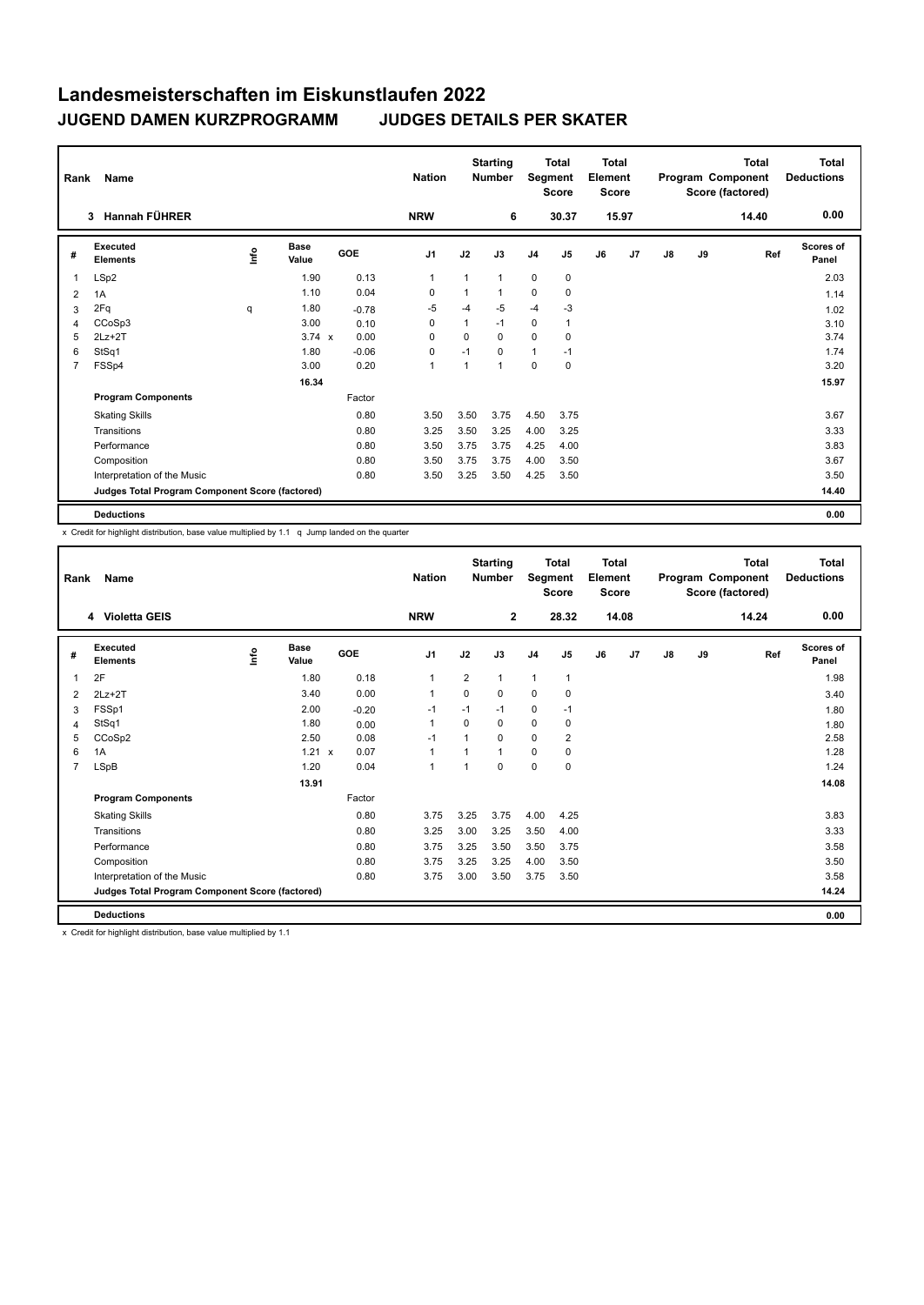| Rank           | Name                                            |      |                      |            | <b>Nation</b>  |             | <b>Starting</b><br><b>Number</b> | Segment        | <b>Total</b><br><b>Score</b> | <b>Total</b><br>Element<br><b>Score</b> |                |               |    | <b>Total</b><br>Program Component<br>Score (factored) | <b>Total</b><br><b>Deductions</b> |
|----------------|-------------------------------------------------|------|----------------------|------------|----------------|-------------|----------------------------------|----------------|------------------------------|-----------------------------------------|----------------|---------------|----|-------------------------------------------------------|-----------------------------------|
|                | Sophie Nele METELSKIJ<br>5                      |      |                      |            | <b>NRW</b>     |             | 5                                |                | 26.40                        |                                         | 13.74          |               |    | 12.66                                                 | 0.00                              |
| #              | Executed<br><b>Elements</b>                     | ١nf٥ | <b>Base</b><br>Value | <b>GOE</b> | J <sub>1</sub> | J2          | J3                               | J <sub>4</sub> | J <sub>5</sub>               | J6                                      | J <sub>7</sub> | $\mathsf{J}8$ | J9 | Ref                                                   | <b>Scores of</b><br>Panel         |
| $\overline{1}$ | CCoSp3                                          |      | 3.00                 | 0.00       | 0              | 0           | 0                                | $-1$           | 0                            |                                         |                |               |    |                                                       | 3.00                              |
| 2              | $2Lo+2Lo$                                       |      | 3.40                 | $-0.06$    | 0              | $\mathbf 0$ | $-1$                             | $\mathbf 0$    | $-1$                         |                                         |                |               |    |                                                       | 3.34                              |
| 3              | CSp1                                            |      | 1.40                 | 0.00       | 0              | 0           | $-1$                             | 0              | 0                            |                                         |                |               |    |                                                       | 1.40                              |
| 4              | 2F                                              |      | 1.80                 | $-0.18$    | $-1$           | $-1$        | $-2$                             | $-1$           | $-1$                         |                                         |                |               |    |                                                       | 1.62                              |
| 5              | StSqB                                           |      | 1.50                 | 0.00       | $\Omega$       | $\Omega$    | $\Omega$                         | $\mathbf 0$    | $-1$                         |                                         |                |               |    |                                                       | 1.50                              |
| 6              | 1A                                              |      | $1.21 \times$        | 0.00       | 0              | 0           | 0                                | $\mathbf 0$    | 0                            |                                         |                |               |    |                                                       | 1.21                              |
| $\overline{7}$ | FSSp1                                           |      | 2.00                 | $-0.33$    | $-1$           | $-1$        | $-2$                             | $-2$           | $-2$                         |                                         |                |               |    |                                                       | 1.67                              |
|                |                                                 |      | 14.31                |            |                |             |                                  |                |                              |                                         |                |               |    |                                                       | 13.74                             |
|                | <b>Program Components</b>                       |      |                      | Factor     |                |             |                                  |                |                              |                                         |                |               |    |                                                       |                                   |
|                | <b>Skating Skills</b>                           |      |                      | 0.80       | 3.25           | 3.50        | 3.25                             | 4.00           | 3.25                         |                                         |                |               |    |                                                       | 3.33                              |
|                | Transitions                                     |      |                      | 0.80       | 3.00           | 2.75        | 3.00                             | 3.50           | 2.50                         |                                         |                |               |    |                                                       | 2.92                              |
|                | Performance                                     |      |                      | 0.80       | 3.25           | 3.25        | 3.00                             | 4.00           | 3.00                         |                                         |                |               |    |                                                       | 3.17                              |
|                | Composition                                     |      |                      | 0.80       | 3.25           | 3.50        | 3.25                             | 3.75           | 3.00                         |                                         |                |               |    |                                                       | 3.33                              |
|                | Interpretation of the Music                     |      |                      | 0.80       | 3.25           | 3.00        | 3.00                             | 3.75           | 2.75                         |                                         |                |               |    |                                                       | 3.08                              |
|                | Judges Total Program Component Score (factored) |      |                      |            |                |             |                                  |                |                              |                                         |                |               |    |                                                       | 12.66                             |
|                | <b>Deductions</b>                               |      |                      |            |                |             |                                  |                |                              |                                         |                |               |    |                                                       | 0.00                              |

x Credit for highlight distribution, base value multiplied by 1.1

| Rank           | Name                                            |   |                      |         | <b>Nation</b>  |          | <b>Starting</b><br><b>Number</b> | <b>Total</b><br>Segment<br><b>Score</b><br>26.25 |                | Total<br>Element<br><b>Score</b> |       |               |    | <b>Total</b><br>Program Component<br>Score (factored) | <b>Total</b><br><b>Deductions</b> |
|----------------|-------------------------------------------------|---|----------------------|---------|----------------|----------|----------------------------------|--------------------------------------------------|----------------|----------------------------------|-------|---------------|----|-------------------------------------------------------|-----------------------------------|
|                | Veronika PONOMARENKO<br>6                       |   |                      |         | <b>NRW</b>     |          | $\overline{7}$                   |                                                  |                |                                  | 12.85 |               |    | 13.40                                                 | 0.00                              |
| #              | Executed<br><b>Elements</b>                     | ۴ | <b>Base</b><br>Value | GOE     | J <sub>1</sub> | J2       | J3                               | J <sub>4</sub>                                   | J <sub>5</sub> | J6                               | J7    | $\mathsf{J}8$ | J9 | Ref                                                   | <b>Scores of</b><br>Panel         |
| 1              | $2$ Lze $+2$ T                                  | e | 2.98                 | $-0.73$ | $-4$           | $-3$     | $-5$                             | $-4$                                             | $-5$           |                                  |       |               |    |                                                       | 2.25                              |
| 2              | 1A                                              |   | 1.10                 | $-0.29$ | $-4$           | $-2$     | $-3$                             | $-2$                                             | $-3$           |                                  |       |               |    |                                                       | 0.81                              |
| 3              | LSp1                                            |   | 1.50                 | $-0.15$ | $-1$           | 0        | $-1$                             | $-1$                                             | $-2$           |                                  |       |               |    |                                                       | 1.35                              |
| 4              | 2F                                              |   | 1.80                 | 0.12    | 1              |          | 1                                | 0                                                | 0              |                                  |       |               |    |                                                       | 1.92                              |
| 5              | StSqB                                           |   | 1.50                 | $-0.05$ | $\Omega$       | $-1$     | 0                                | 0                                                | $-2$           |                                  |       |               |    |                                                       | 1.45                              |
| 6              | CCoSp3                                          |   | 3.00                 | 0.00    | 1              | $\Omega$ | 0                                | $-1$                                             | 0              |                                  |       |               |    |                                                       | 3.00                              |
| $\overline{7}$ | FSSp2                                           |   | 2.30                 | $-0.23$ | $-1$           | $-1$     | $-1$                             | 0                                                | $-1$           |                                  |       |               |    |                                                       | 2.07                              |
|                |                                                 |   | 14.18                |         |                |          |                                  |                                                  |                |                                  |       |               |    |                                                       | 12.85                             |
|                | <b>Program Components</b>                       |   |                      | Factor  |                |          |                                  |                                                  |                |                                  |       |               |    |                                                       |                                   |
|                | <b>Skating Skills</b>                           |   |                      | 0.80    | 3.00           | 3.75     | 3.50                             | 3.50                                             | 3.75           |                                  |       |               |    |                                                       | 3.58                              |
|                | Transitions                                     |   |                      | 0.80    | 3.00           | 3.25     | 3.00                             | 3.25                                             | 3.50           |                                  |       |               |    |                                                       | 3.17                              |
|                | Performance                                     |   |                      | 0.80    | 3.00           | 3.00     | 3.25                             | 3.50                                             | 3.50           |                                  |       |               |    |                                                       | 3.25                              |
|                | Composition                                     |   |                      | 0.80    | 3.25           | 3.50     | 3.50                             | 3.75                                             | 3.00           |                                  |       |               |    |                                                       | 3.42                              |
|                | Interpretation of the Music                     |   |                      | 0.80    | 3.50           | 3.25     | 3.25                             | 3.50                                             | 3.25           |                                  |       |               |    |                                                       | 3.33                              |
|                | Judges Total Program Component Score (factored) |   |                      |         |                |          |                                  |                                                  |                |                                  |       |               |    |                                                       | 13.40                             |
|                | <b>Deductions</b>                               |   |                      |         |                |          |                                  |                                                  |                |                                  |       |               |    |                                                       | 0.00                              |

e Wrong edge